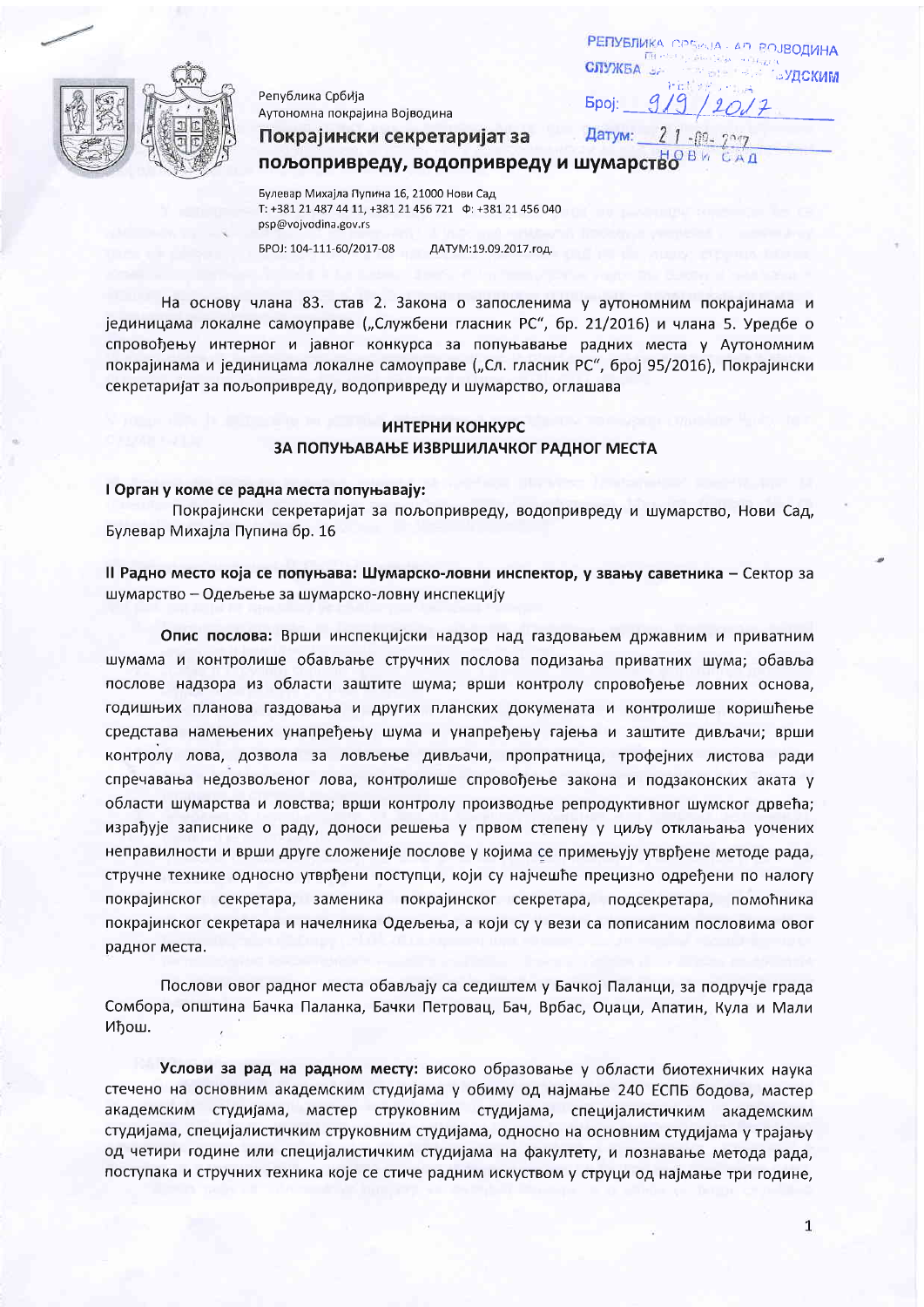положен државни стручни испит као и вештина да се при решавању сложених стручних проблема стечена знања примене, основни ниво оспособљености за рад на рачунару и пробни рад од шест месеци и положен испит за инспектора.

У изборном поступку проверавају се: познавање рада на рачунару (провера ће се извршити практичним радом на рачунару), а уколико кандидат поседује уверење о познавању рада на рачунару, у том случају се не проверава практичан рад на рачунару; стручна знања, односно познавање Закона о шумама, Закон о инспекцијском надзору, Закон о дивљачи и ловству, Закон о заштити биља и Закон о репродуктивном материјалу – проверавају се усмено и вештина комуникације - усмено.

IV Рок у коме се подносе пријаве на интерни конкурс је осам дана од када је интерни конкурс оглашен, почиње да тече 22. 09. 2017. године и истиче 29.09. 2017. године.

V Лице које је задужено за давање обавештења о интерном конкурсу: Оливера Крчо, тел: 021/487-4120.

VI Адреса на коју се подноси пријава за интерни конкурс: Покрајински секретаријат за пољопривреду, водопривреду и шумарство, Нови Сад, Булевар Михајла Пупина 16, са назнаком "интерни конкурс за шумарско-ловног инспектора".

VII Датум оглашавања: 21.09.2017. године.

## VIII Докази који се прилажу уз пријаву на интерни конкурс:

- 1. Потписана пријава са биографијом, адресом становања, контакт телефоном, e-mail адресом и наводима о досадашњем радном искуству
- 2. Доказ о стручној спреми према условима (оригинал или оверена фотокопија дипломе којом се потврђује стручна спрема)
- 3. доказ о положеном стручном испиту за рад у државним органима (оригинал или оверена фотокопија)
- 4. О Фотокопија доказа о најмање три године радног искуства у струци (потврда, решење и други акти којима се доказује на којим пословима, у ком периоду и са којом стручном спремом је стечено радно искуство);
- 5. уверење о оспобљености за рад на рачунару (оригинал или оверена фотокопија), уколико је кандидат поседује;
- 6. решење о распоређивању, односно решење да је службеник нераспоређен (оригинал или оверена фотокопија).
- 7. Доказ о положеном испиту за инспекторе (оригинал или оверену фотокопију)- уколико га кандидат поседује или доказ да кандидат на дан ступања на снагу Закона о инспекцијском надзору (29.04.2015.године) има најмање седам година радног искуства на пословима инспекцијског надзора (потврда, решење и други акти којима се доказује на којим пословима и у ком периоду је кандидат обављао послове инспекцијског надзора).

#### НАПОМЕНА:

Одредбом чл. 9. ст. 3. и 4. и 103. Закона о општем управном поступку ("Службени гласник РС", број 18/2016) прописано је, између осталог, да су органи у обавези да по службеној дужности, када је то неопходно за одлучивање, у складу са законским роковима, бесплатно размењују, врше увид, обрађују и прибављају личне податке о чињеницама садржаним у службеним евиденцијама, осим ако странка изричито изјави да ће податке прибавити сама.

Доказ који се прилаже уз пријаву на интерни конкурс, а о којем се води службена